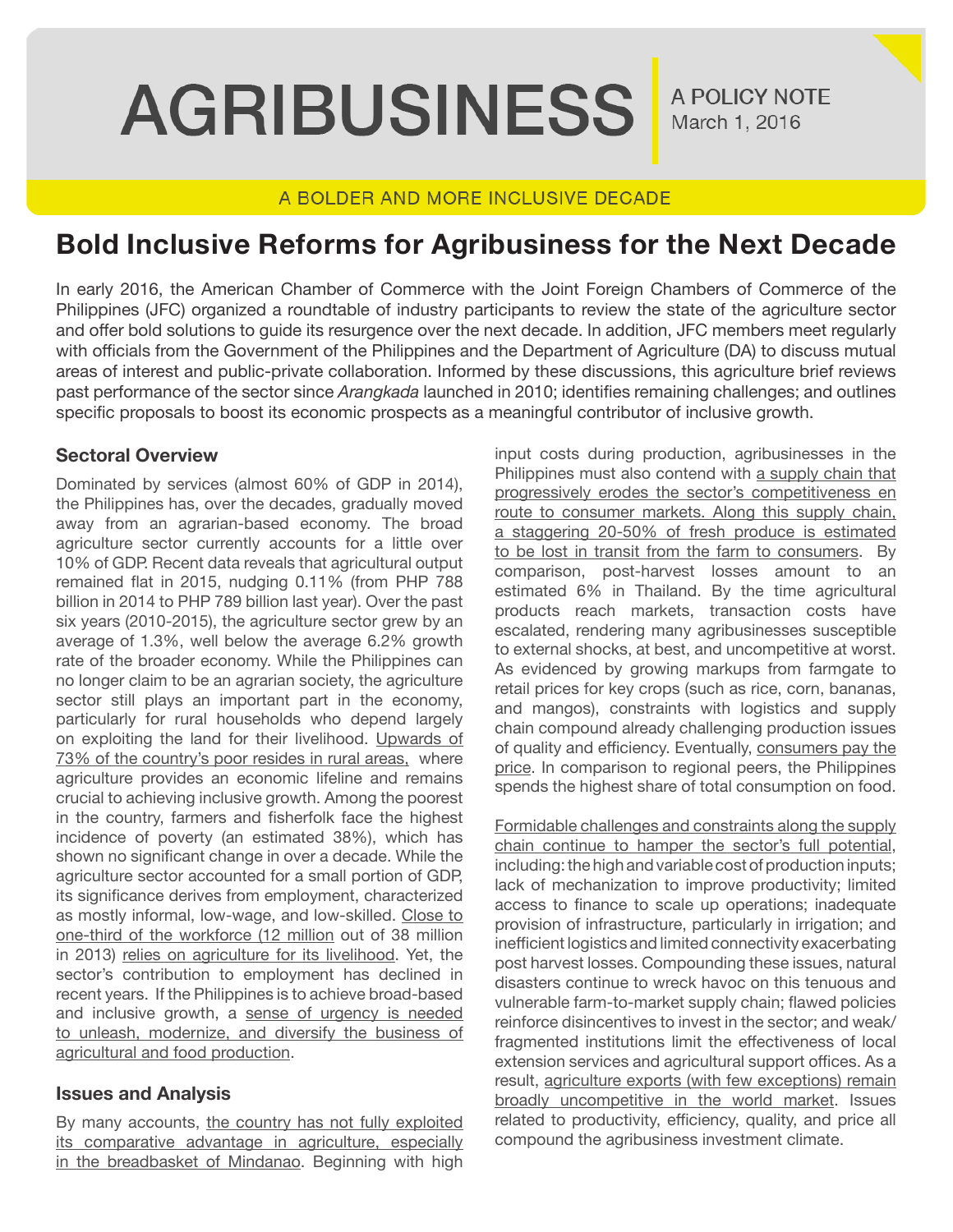### **Business Recommendations**

A multitude of complex challenges confront the agribusiness sector in the Philippines, with no easy solutions. Costs and benefits, as well as the political economy of reforms, weigh heavily into public policy considerations. And reform measures are being adopted, if not as consistently or rapidly as the JFC would deem meaningful to have impact on an anemic agricultural sector. As part of the broader *Arangkada* advocacy agenda, the JFC seeks to contribute to this reform dialogue by highlighting measures the could contribute appreciably to accelerating growth in agribusiness and other priority sectors first outlined in 2010. The following recommendations, while not exhaustive, point to sensible ideas that merit public policy considerations in the coming decade.

*Market Access.* New free trade agreements (FTAs), including the ASEAN Economic Community, and other preferential trade privileges provide unprecedented market access, if Filipino agribusinesses can successfully compete in a more liberalized environment. Promising opportunities for agricultural exports are on the horizon, but Philippine food exports remain at modest levels. Their share in ASEAN has even declined, thus raising the need for clearer government policy/strategy to maximize FTA utilization. Moves to harmonize sanitary and phytosanitary (SPS) standards and reduce pervasive non-tariff barriers (NTBs) and non-tariff measures (NTMs) have started, but more work is required. To take advantage of new market opportunities, measures are needed to improve market information, technology transfer, marketing, export promotion, and broader trade facilitation measures. In light of the Supreme Court's misapplication of the Writ of Kalikasan, the country must double down and boost agriculture research and development, which accounts for a paltry 0.1% of GDP. In other countries, this figure exceeds 1%. Priority should be given to high value export winner crops, such as avocado, banana, cacao, coffee, mango, marine products, mongo beans, peanuts, pineapple, red hot chili, squash, and tobacco. Current and further expansion of high-value added crops like coconut and palm oil must be encouraged by the GPH to maximize the potential of non-traditional exports. Moreover, efforts are need to accelerate the identification of emerging comparative advantages as well. With more liberalized trade, the impact on local producers requires more analysis on those best positioned to take advantage of market access and others displaced by economic disruption. In addition, efforts to promote a

level playing field need to look beyond tariff barriers and focus on discriminatory ways in which trading partners may distort market access for Filipino exports. As such, the GPH should do more to encourage ASEAN and other trading partners to develop common rules for their agricultural markets and reduce the various incarnations of NTBs/NTMs.

*Access to Finance.* The agribusiness sector boasts a small pool of bankable projects, mostly concentrated with the larger commercial farm owners in possession of traditional collateral, secure property rights, and financial track records. Hampering investments, access to credit poses a daunting challenge for the sector. Many agribusinesses are small and financially weak, requiring business development support, collateral substitutes, and other credit enhancements to improve their risk profile. Given these longstanding challenges and ingrained market failures, fresh proposals by both public and private sectors are needed to unleash capital for agricultural development.

To expand agricultural credit, the GPH has resorted to a mandated lending policy with the Agri-Agra law, which requires banks to set aside 25% of their loan portfolio to the farm sector (Agri: 15% to agribusinesses and Agra: 10% to agrarian reform beneficiaries). To date, the law has produced mixed results in expanding agricultural lending, depending on the Agri-Agra threshold and type of financial institution. While admirable in its goal, the mandate fails to address core issues and risk premium that render much of the sector unattractive from a lending standpoint, particularly for beneficiaries of agrarian reform. By interfering with bank efforts to allocate capital efficiently, Agri-Agra and other mandated lending policies risk weakening the broader financial sector. Rather than mandating loan quotas, government effort should focus more on ways to reduce risks inherent to the agricultural sector (e.g., provision of basic infrastructure, appropriate technology, and improved market information). Government financial institutions can also play a much larger role. In 2013, the charter for the LandBank of the Philippines (LBP) was renewed. However, its amendments lacked provisions to strengthen the bank's mandate of providing financing for the agricultural sector and related support activities. Re-focusing of LBP's scope of business from universal banking activities to supporting the agricultural sector should be considered. In this vein, market participants continue to explore financial instruments to make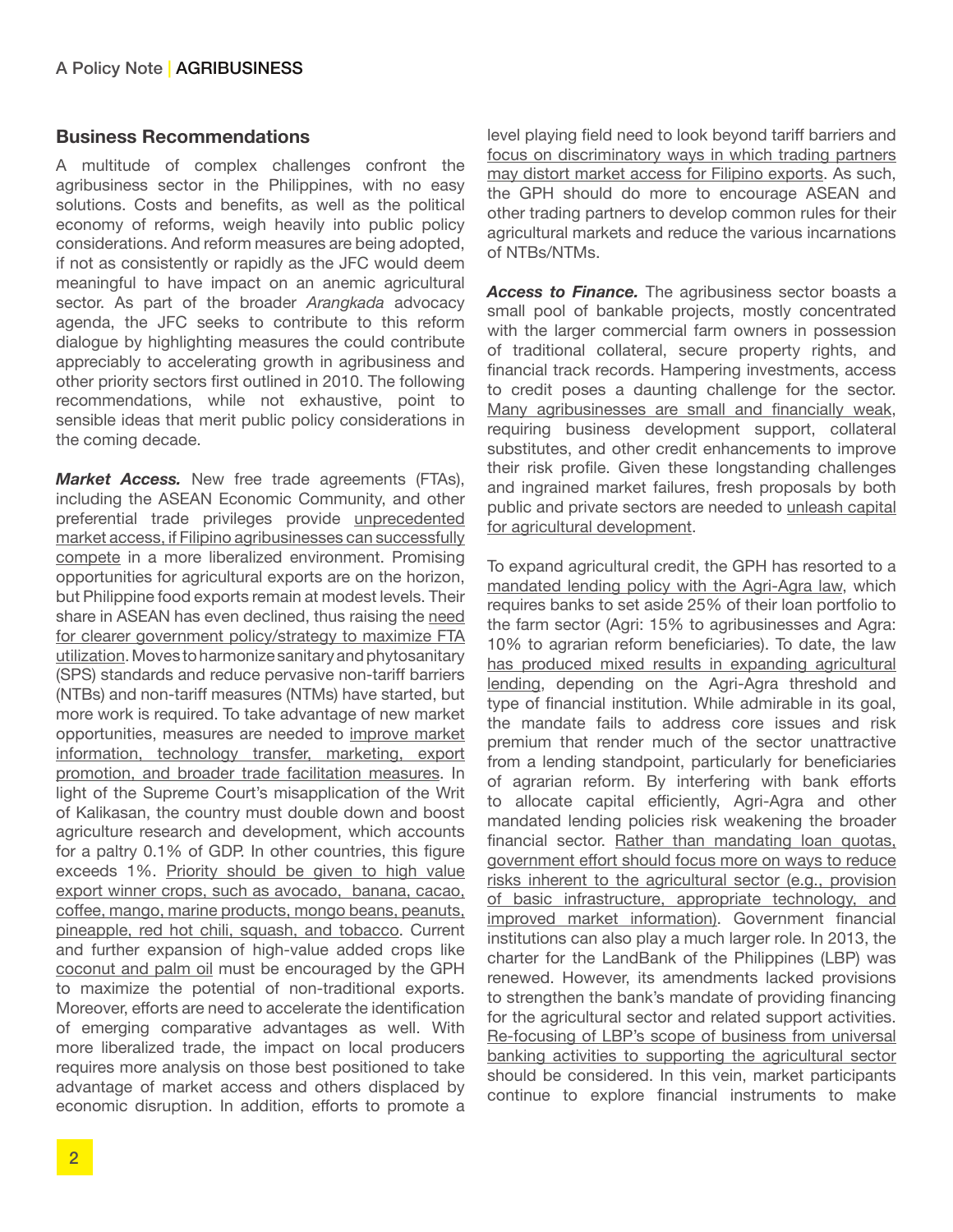farmers more bankable and competitive. Of particular resonance, the JFC recommends a more comprehensive approach to crop insurance, which can help mitigate the numerous environmental risks (e.g., typhoons, droughts) that many smallholder farmers face on a perennial basis. Crop insurance continues piecemeal (e.g. Philippine Crop Insurance Corporation, microinsurance schemes, reinsurance). Yet, to de-risk the agricultural sector, the Philippines requires a bold initiative for crop insurance (on par with the success of the Conditional Cash Transfer program) that reaches a large swath of an under-served market segment. Resources are needed to develop a comprehensive approach and capitalize such an initiative, as well as agricultural data to assess and apportion risk adequately (i.e., land, soil, weather patterns).

*Freeing up the Land Market.* In another significant area of market distortions, the property rights regime contains major deficiencies and greatly undermines the investment climate. The business of agricultural production relies heavily on exploiting and developing land for human needs. Indicative of inefficiencies in the land market, a staggering 11 million parcels of untitled properties litter a country of 24 million parcels. Land use planning, zoning, and overall management are weak, undermining property development and associated tax collection vital to public investments. After six decades, the country's land reform remains incomplete, creating uncertainties for agribusinesses, limiting collateralized lending in finance, and discouraging investments in agricultural production. The controversial Comprehensive Agrarian Reform Program Extension with Reforms (CARPER) law expired on June 30, 2014. In its wake, significant uncertainties around property rights linger – much to the dismay of smallholder beneficiaries in waiting and distress of large landholders subject to land redistribution. Land redistribution has created a new class of landed poor, who lack the resources, access to finance, post-harvest facilities, market information, and associated support services to cultivate the productive benefits of newly acquired land.

Strong measures are needed to unshackle the land market in the Philippines. Currently under legislative review, CARPER law amendments and the Farm Land as Collateral bill provide opportunities to correct some of the market distortions created by agrarian reforms. Limits on landholding and its consolidation should be lifted, along with restrictions on selling or mortgaging newly redistributed land. Also yet to materialize, the Land Use Policy and the Land Administration and Reform Act could help address core issues in agribusiness. To improve productivity and create economies of scale, efforts should be made to integrate small farmers into larger enterprises. Here, case studies by the JFC point to successful examples of integrating small farms into larger agribusiness enterprises. SMC's Cassava Assembler Program; Thailand's Charoen Pokphand Foods in the Visayas; Universal Leaf in Northern Luzon; Nestlé's relationship with small coffee growers; and Unifrutti and La Frutera's model of development in the conflict areas of Mindanao all suggest the possibility of large agribusiness ventures harnessing many small farmers successfully. More such efforts need to be encouraged and appropriately incentivized.

*Infrastructure Investments.* As the JFC emphasizes in the *Arangkada* report, long-standing farm infrastructure requires on-going investment to allow more local valueadded for agribusinesses. These priorities areas include: farm-to-market roads, post-harvest processing facilities, irrigation, SPS inspection facilities, food terminals, cold storage, and food processing factories. The lack of post-harvest facilities cries out for more private sector investment, as part of efforts to manage overall supply chains. Farm-to-market roads provide much needed linkages. Yet, only 3.5% of barangay roads are paved. Of particular concern, the Philippines faces a large gap in irrigation infrastructure. Only 1.7 million hectares (some 57% of the 3.0 million hectares of total irrigable area) of the country's agriculture lands receive irrigation. Coupled with this year's El Niño effects, the deteriorating public irrigation system has compounded land degradation resulting in less productive agricultural lands. Large scale investments are needed to rehabilitate, modernize, and restructure the country's large surface irrigation schemes, so as to improve their productivity and efficiency in water usages.

*Rationalization of Extension Services.* With low productivity, the business of agricultural production would benefit from adopting new and innovative technologies. Even with advances in R&D, the latest research and information on improved agricultural practices (including intercropping) have not reached farmers sufficiently. As such, agricultural extension services provide a vital link in the mass diffusion of agricultural research, transfer of appropriate knowledge, and sharing of best practices. However, the structure of extension services requires rationalization in the Philippines. Initiatives to publish and